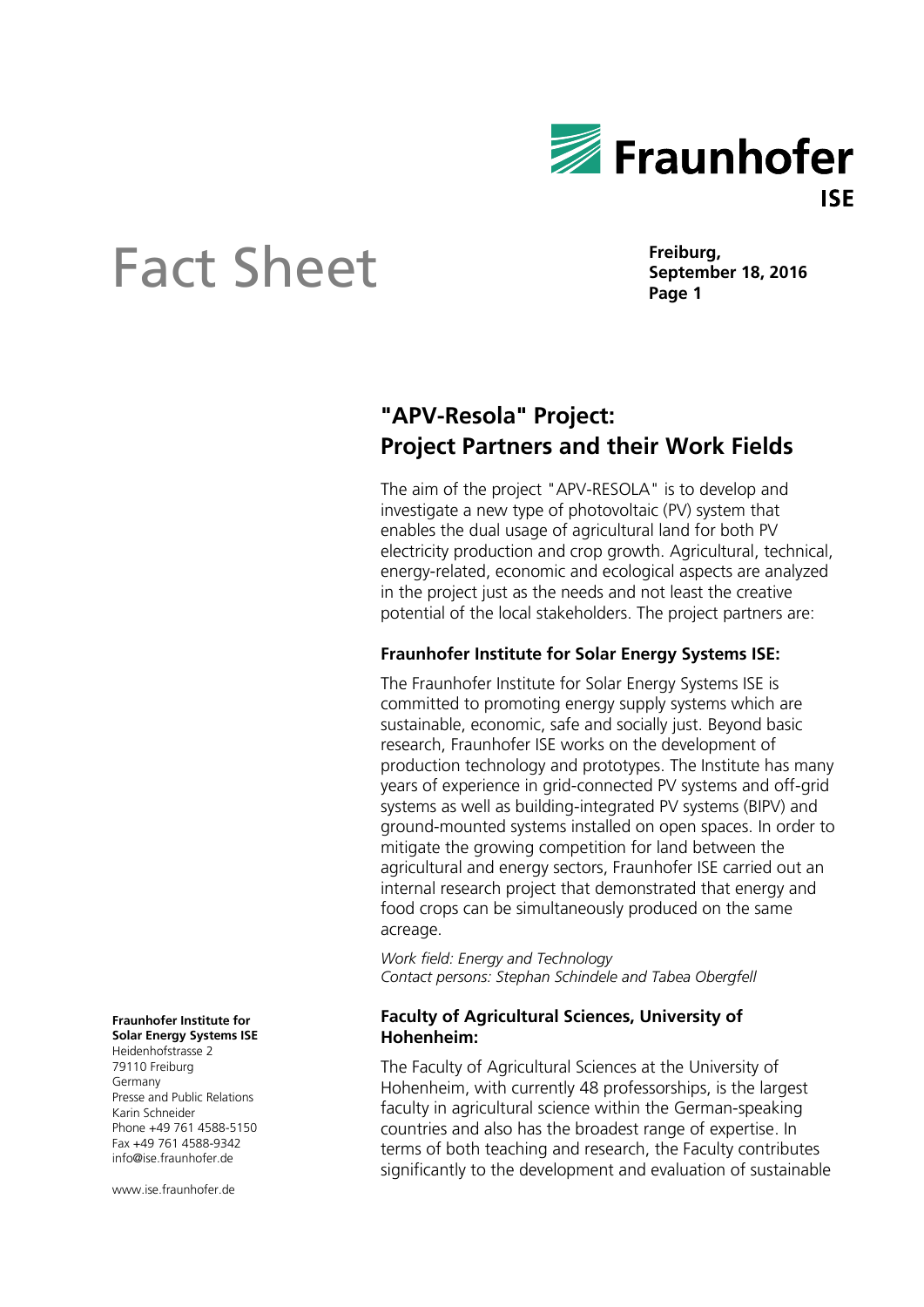# **Sheet Eact Sheet Page 2**

**Freiburg,**

production techniques in agricultural and nutritional sciences, as well as to the preservation of rural areas and animal welfare, consumer and environmental protection. With the different institutes in the fields of plant science and agroecology, the Faculty of Agricultural Sciences holds decades of experience in the research and development of new and sustainable land use systems and their technical and ecological aspects.

*Work field: Agriculture and Environment Contact person: Prof. Dr. Petra Högy* 

### **Institute for Technology Assessment and System Analysis, Karlsruhe Institute for Technology (KIT):**

The Institute for Technology Assessment and Systems Analysis (ITAS) investigates scientific and technological developments with a focus on their impacts and possible systemic and unintended effects. Major goals are advice for research and technology policy and the provision of knowledge for the design of socio-technical systems. Research themes are, for example, structural patterns of innovative processes, interdependencies between technical innovation and business innovation processes, and the governance of new technologies. Problem-oriented research that involves both scientific and non-scientific actors plays a major role.

*Work field: Society (Living Lab approach) Contact person: Dr. Christine Rösch*

### **Elektrizitätswerke Schönau, EWS (Electricity Supplier Schönau):**

The EWS Vertriebs GmbH has been an active, nationwide supplier of renewable electricity since 1999. Currently, the utility has about 160 000 customers throughout Germany. Since the 1990's, the electric utility has been a supporter of decentralized renewable electricity production, above all in the areas of PV and co-generation of heat and power. The buying and reselling of energy as well as numerous direct marketing models have moved increasingly into focus. The EWS Vertriebs

#### **Fraunhofer Institute for Solar Energy Systems ISE** Heidenhofstrass 2

79110 Freiburg Germany Press and Public Relations Karin Schneider Phone +49 761 4588-5150 Fax +49 761 4588-9342 info@ise.fraunhofer.de

www.ise.fraunhofer.de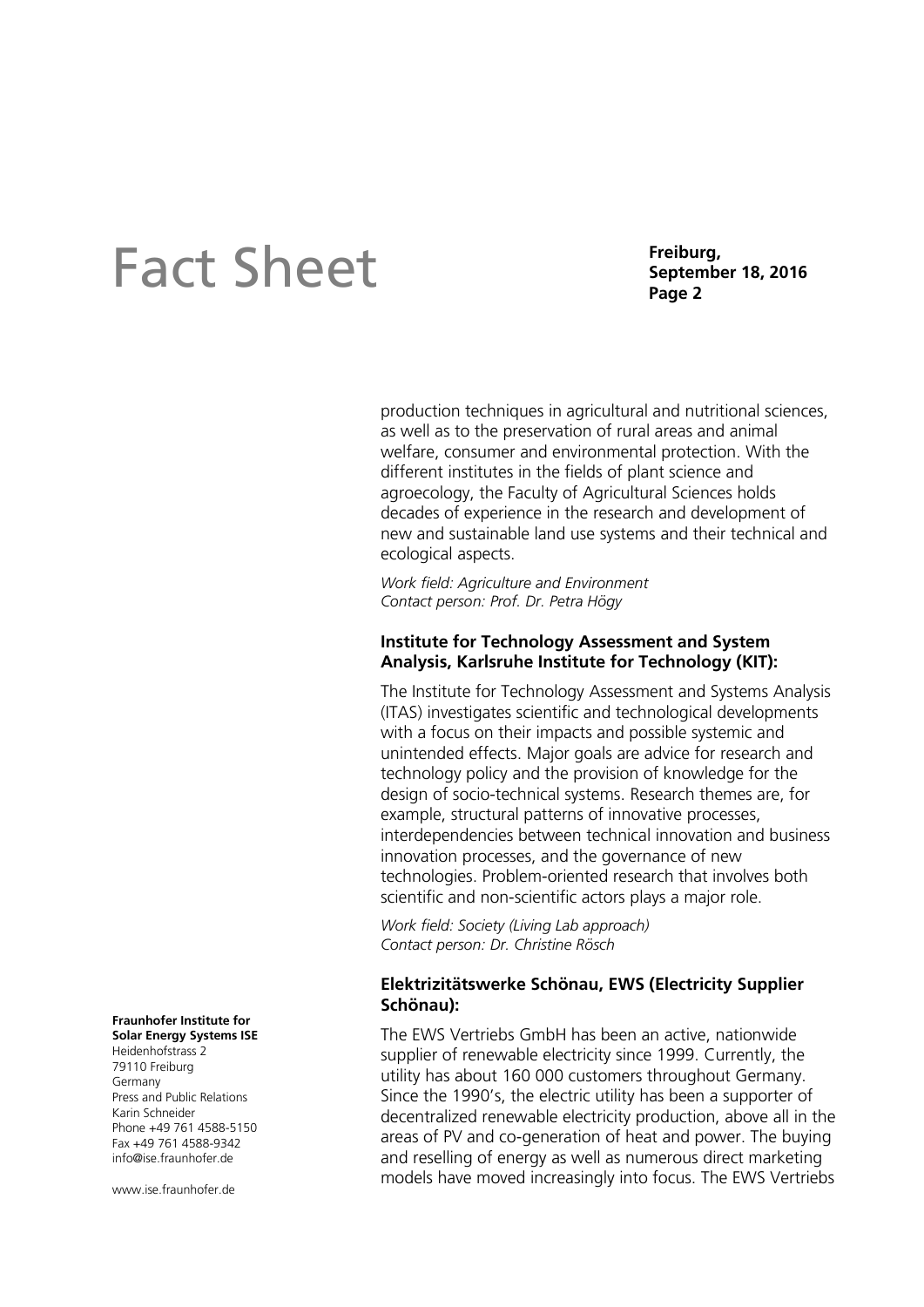# **Sheet Eact Sheet Page 1** Septem

**Freiburg,**

GmbH has intensified its work on the development of such concepts.

*Work field in project: Electricity Feed-in Contact Person: Sebastian Sladek*

### **BayWa r. e. renewable energy GmbH (BayWa r. e.):**

BayWa r. e. renewable energy GmbH, a wholly owned subsidiary of BayWa AG, is responsible for the BayWa Group's renewable energy business. It acts as a holding company for various business interests in the areas of solar energy, wind power, bioenergy and geothermal energy. BayWa r. e is active worldwide as a full-service partner with ca. 950 employees and more than 25 years of market expertise, specializing in developing, realizing, consulting and accompanying projects in the field of renewable energies. The company covers the entire spectrum of a professional technical plant support service, including maintenance. It can also undertake the commercial operations management of plants. Other business activities include the trade with PV components as well as buying and selling energy from renewable sources.

*Work field in project: System projecting, management and operation Contact person: Edgar Gimbel*

#### **Demeter Hofgemeinschaft Heggelbach (Farm community Heggelbach):**

The innovative farm community "Hofgemeinschaft Heggelbach GbR" has been running an organic farm based on biodynamic cultivation for 30 years. Today, the farm has 165 hectares of land. As a Demeter farm, the operating principle follows a holistic approach that considers the operation in its entirety. Since 2003, the topic of energy has been a key issue for the farm community. Besides several PV systems, including one for their own use, the farmers installed the first wood gasifier and cogeneration system from the company Spanner. Wood chips are used to provide heating energy for the many buildings on site and additionally electricity is produced and fed into the grid. The farm

#### **Fraunhofer Institute for Solar Energy Systems ISE**

Heidenhofstrass 2 79110 Freiburg Germany Press and Public Relations Karin Schneider Phone +49 761 4588-5150 Fax +49 761 4588-9342 info@ise.fraunhofer.de

www.ise.fraunhofer.de